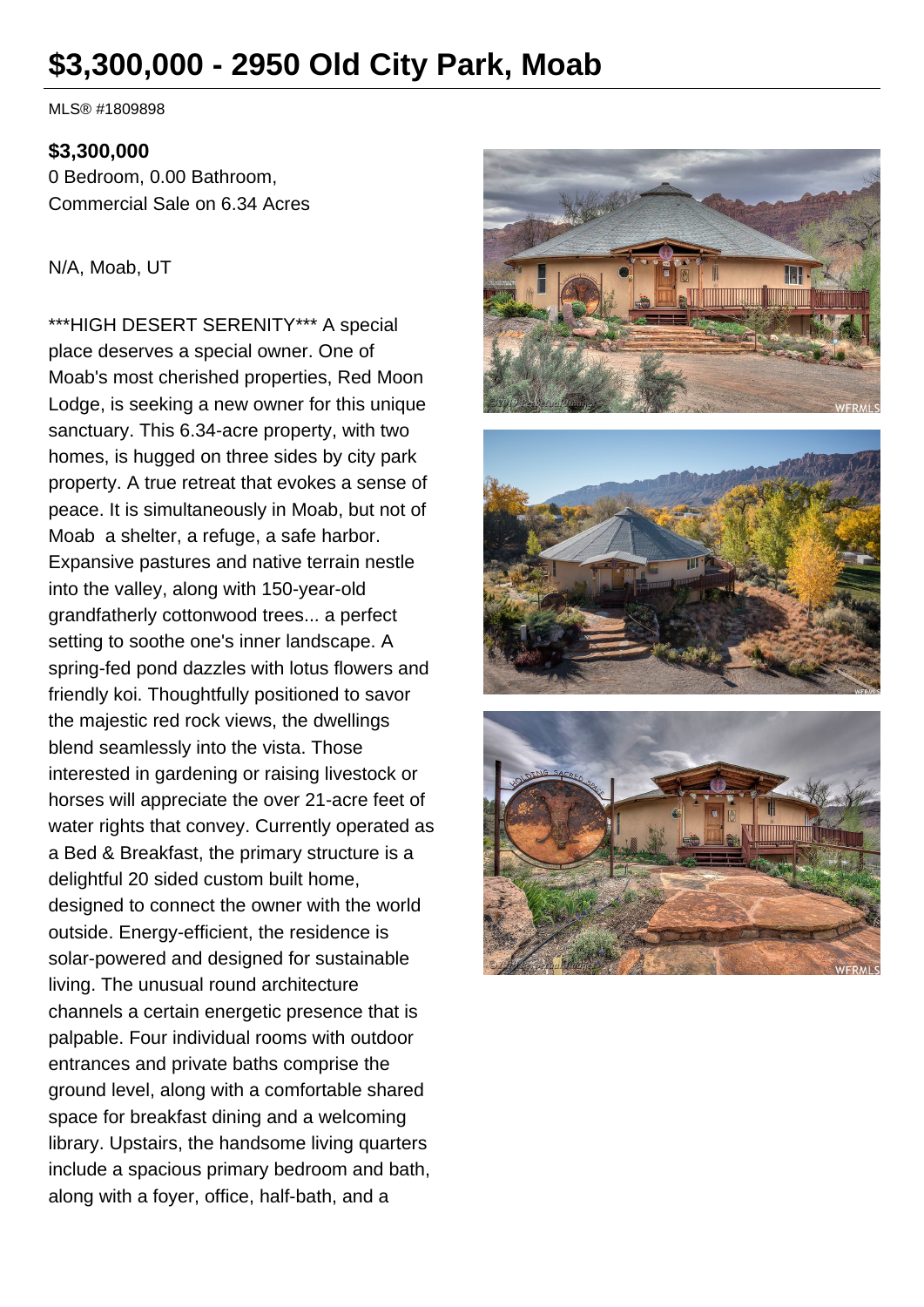secondary bedroom with its own private bathroom. Appealingly, floors throughout are hardwood or hard tile. THE SECOND HOME is sited to embrace the views of the La Sal Mountains to the east and the Moab Rim to the west. This is a well-maintained and recently updated home. The tenants here enjoy wood floors, a vaulted wood ceiling, and two wood decks complete with a hot tub for sunset dips. The property also boasts a newly remodeled office, greenhouse and workshop. Stroll through this property and you will be captivated by its beauty. A gorgeous stone path meanders around the home, lined with colorful blooms and offering many places to sit, relax and enjoy the views and the peaceful solitude. The former barn has been converted to a yoga, meditation or event space that opens to the west. Walk the shaded path to the large garden and discover a sacred medicine wheel. Light grants us so much beauty and grace, and the ever changing light at Red Moon Lodge will astonish you as the sun, moon and stars bounce off the red rocks, trees and vegetation. And undoubtedly, the location offers premier star-gazing. Truly, the energy of Red Moon Lodge radiates into your core. Lovingly nurtured by the current owners as a sanctuary for themselves and visitors, this property is a place of refuge for body, mind and soul a place where "peace comes dropping slow," as the poet, Yeats, wrote. New owners may continue operating the property as a Bed & Breakfast or choose to transform it into an outstanding personal and private retreat. If you connect with nature and love this part of the world, you must experience this majestic land in person. Ideal for a peaceful private retreat or as a sacred spot for others, this property is unique. When Rumi wrote, "Out beyond ideas of wrong and right, there is a field. I'll meet you there", he just might have been thinking of Red Moon Lodge.